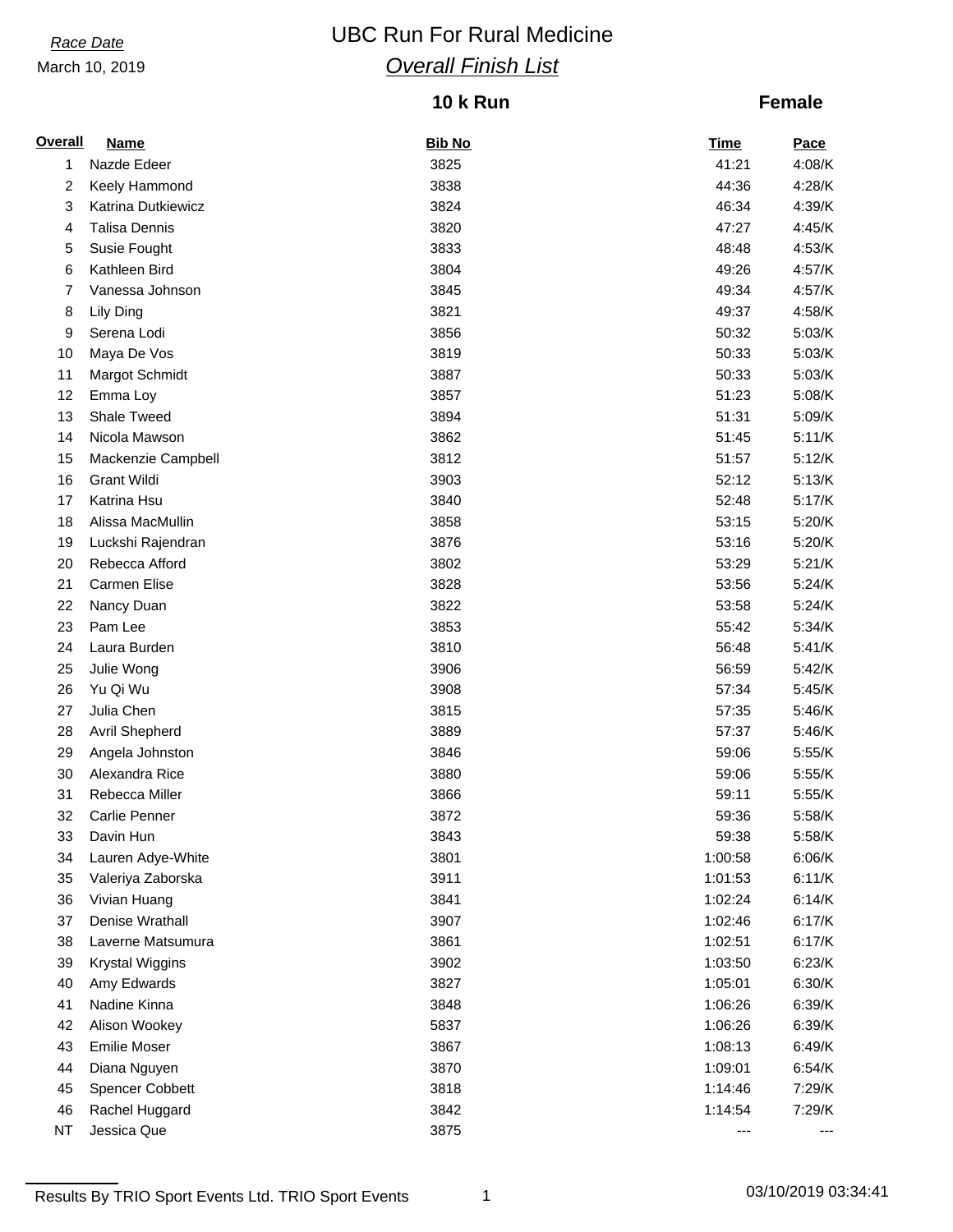# *Race Date* **CONSISTENT** UBC Run For Rural Medicine *Overall Finish List*

## **10 k Run**

### **Male**

| <b>Overall</b> | <b>Name</b>            | <b>Bib No</b> | Time    | <b>Pace</b> |
|----------------|------------------------|---------------|---------|-------------|
| 1              | <b>Andrew Willis</b>   | 3904          | 38:49   | 3:53/K      |
| 2              | Thomas Watson          | 3900          | 39:43   | 3:58/K      |
| 3              | <b>Gabriel Blank</b>   | 3806          | 40:33   | 4:03/K      |
| 4              | Matthew Madsen         | 3859          | 41:04   | 4:06/K      |
| 5              | Nicholas Penner        | 3873          | 41:08   | 4:07/K      |
| 6              | Malcolm Ellison        | 3829          | 41:40   | 4:10/K      |
| 7              | Philip Edgcumbe        | 3826          | 41:42   | 4:10/K      |
| 8              | Morgan Haines          | 3837          | 41:48   | 4:11/K      |
| 9              | <b>Rory Sutherland</b> | 3914          | 42:44   | 4:16/K      |
| 10             | Rod Vafaei             | 3896          | 43:39   | 4:22/K      |
| 11             | <b>Travis Amyott</b>   | 3803          | 44:21   | 4:26/K      |
| 12             | Benjamin Mammon        | 3860          | 45:15   | 4:32/K      |
| 13             | Jake Johnston          | 3847          | 46:36   | 4:40/K      |
| 14             | Kevin Fann             | 3831          | 47:08   | 4:43/K      |
| 15             | Eric Fought            | 3832          | 47:33   | 4:45/K      |
| 16             | Ilan Vonderwalde       | 3899          | 47:50   | 4:47/K      |
| 17             | <b>Tyson Bracken</b>   | 3809          | 48:09   | 4:49/K      |
| 18             | Calvin Qiang           | 3874          | 48:14   | 4:49/K      |
| 19             | Estello Nap Hill       | 3869          | 48:18   | 4:50/K      |
| 20             | James Shih             | 3890          | 48:38   | 4:52/K      |
| 21             | Gordon Yung            | 3910          | 48:56   | 4:54/K      |
| 22             | Mark Raven             | 3879          | 49:16   | 4:56/K      |
| 23             | Dan Shearer            | 3888          | 49:36   | 4:58/K      |
| 24             | Jagdeep Gill           | 3835          | 49:45   | 4:59/K      |
| 25             | Manpreet Ruprai        | 3885          | 49:52   | 4:59/K      |
| 26             | Gregg Eschelmuller     | 3830          | 50:27   | 5:03/K      |
| 27             | Steve Tom              | 3892          | 50:34   | 5:03/K      |
| 28             | <b>Tomas Duffy</b>     | 3823          | 50:48   | 5:05/K      |
| 29             | Cody Lo                | 3855          | 51:39   | 5:10/K      |
| 30             | <b>Brendon Bitoiu</b>  | 3805          | 52:02   | 5:12/K      |
| 31             | Jack Calder            | 3811          | 52:40   | 5:16/K      |
| 32             | Gabriel Valenzuela     | 3897          | 53:31   | 5:21/K      |
| 33             | Cheng Tsai             | 3893          | 53:44   | 5:22/K      |
| 34             | Logan Larkin           | 3852          | 56:19   | 5:38/K      |
| 35             | Thomas Robinson        | 3882          | 56:50   | 5:41/K      |
| 36             | <b>Riccoh Talento</b>  | 3891          | 57:17   | 5:44/K      |
| 37             | Max Liu                | 3854          | 57:34   | 5:45/K      |
| 38             | Isaac Rodin            | 3883          | 58:31   | 5:51/K      |
| 39             | <b>Greg Bower</b>      | 3808          | 59:34   | 5:57/K      |
| 40             | <b>Brent Bourne</b>    | 3807          | 1:01:09 | 6:07/K      |
| 41             | Jonathan Friesen       | 3834          | 1:02:37 | 6:16/K      |
| 42             | Joshua Wiggins         | 3901          | 1:03:51 | 6:23/K      |
| 43             | Wayne Chou             | 3817          | 1:07:12 | 6:43/K      |
| 44             | Yaron Haik             | 3836          | 1:07:12 | 6:43/K      |
| <b>NT</b>      | <b>Waldo Cheung</b>    | 3816          | ---     |             |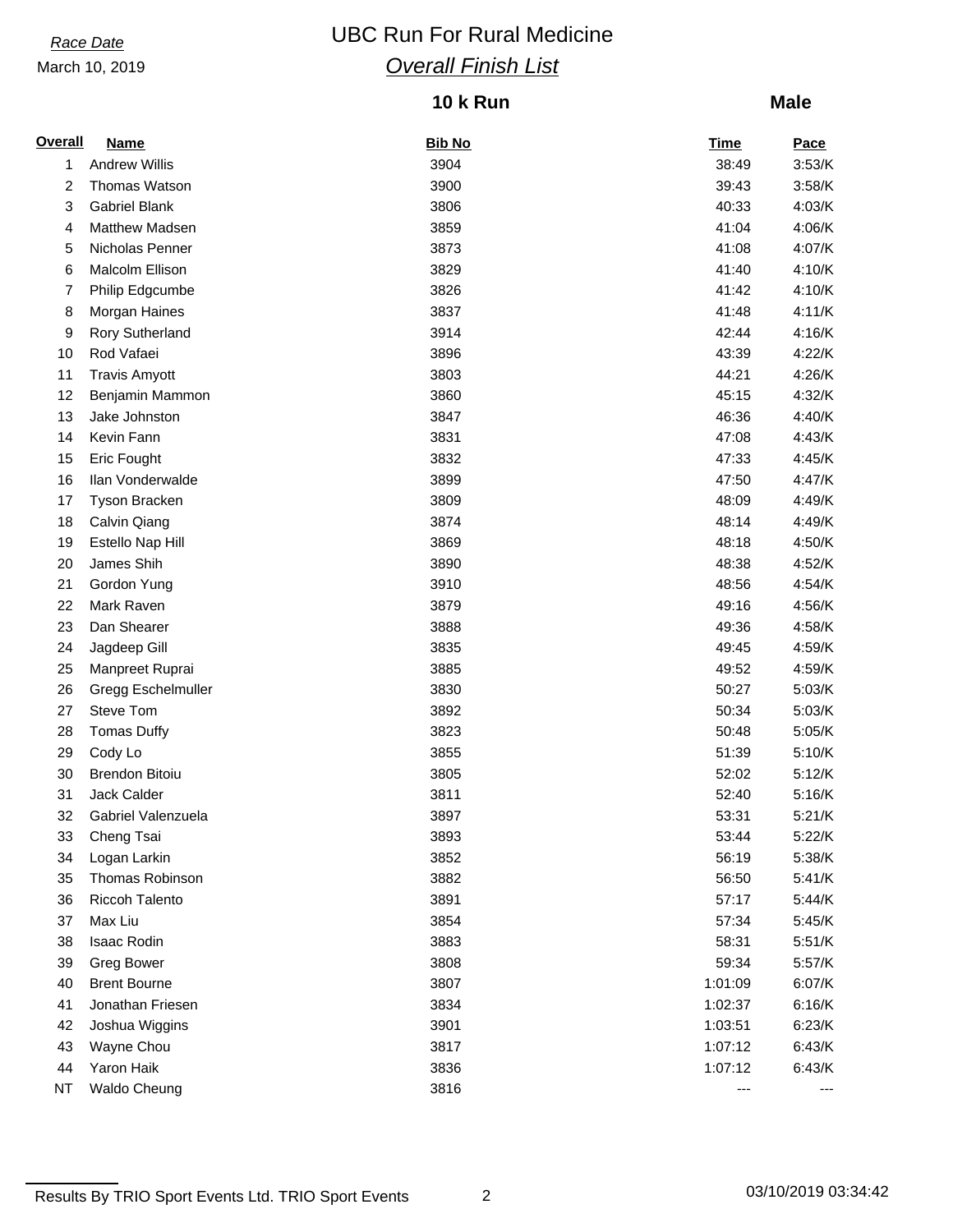# *Race Date* **CONSISTENT** UBC Run For Rural Medicine *Overall Finish List*

### **5 k Run**

## **Female**

| <b>Overall</b> | Name                 | <b>Bib No</b> | <u>Time</u> | Pace    |
|----------------|----------------------|---------------|-------------|---------|
| 1              | Shannon Tang         | 5836          | 24:32       | 4:54/K  |
| $\overline{2}$ | Sarah Yeo            | 5838          | 25:15       | 5:03/K  |
| 3              | Emma Croft           | 5810          | 27:28       | 5:30/K  |
| 4              | Hong Doan Nghi Huynh | 5819          | 28:23       | 5:41/K  |
| 5              | Janice Raffin        | 5843          | 29:26       | 5:53/K  |
| 6              | <b>Becky Marsh</b>   | 5827          | 29:47       | 5:57/K  |
| 7              | Saba Vafaei          | 3895          | 29:59       | 6:00/K  |
| 8              | Sarah Jane           | 5820          | 30:04       | 6:01/K  |
| 9              | Sarah Richter        | 5833          | 32:01       | 6:24/K  |
| 10             | Lexie Young          | 3909          | 32:07       | 6:25/K  |
| 11             | Ja Young Lee         | 5824          | 32:30       | 6:30/K  |
| 12             | Kelly Bourne         | 5803          | 32:39       | 6:32/K  |
| 13             | <b>Kerry Brock</b>   | 5805          | 33:08       | 6:38/K  |
| 14             | <b>Trisha Miller</b> | 5829          | 34:07       | 6:49/K  |
| 15             | Celia Kwan           | 5823          | 36:05       | 7:13/K  |
| 16             | Shayla Sabbagh       | 5834          | 38:50       | 7:46/K  |
| 17             | Benita Yi            | 5840          | 40:27       | 8:05/K  |
| 18             | Nora Penty           | 5832          | 42:35       | 8:31/K  |
| 19             | Heidi Biberhofer     | 5802          | 54:30       | 10:54/K |
| 20             | Carole Clubb         | 3913          | 54:30       | 10:54/K |
| 21             | Emma Peachey         | 3871          | 1:03:05     | 12:37/K |

Results By TRIO Sport Events Ltd. TRIO Sport Events 3 03/10/2019 03:34:42